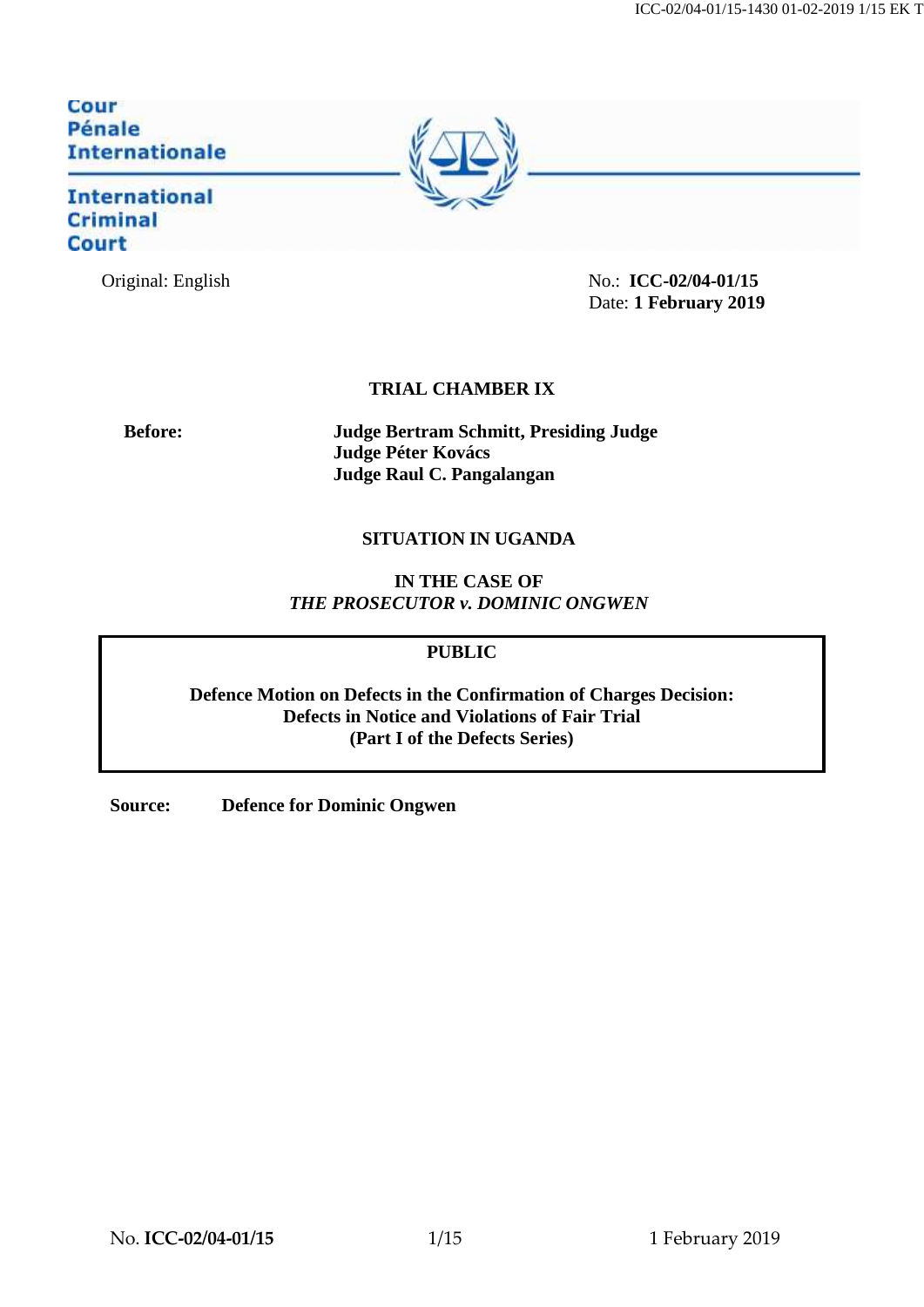**Document to be notified in accordance with regulation 31 of the** *Regulations of the Court* **to:**

**The Office of the Prosecutor** Fatou Bensouda, Prosecutor James Stewart, Deputy Prosecutor Benjamin Gumpert, QC **Counsel for the Defence** Krispus Ayena Odongo Chief Charles Achaleke Taku Beth Lyons **Legal Representatives of the Victims** Joseph Akwenyu Manoba Francisco Cox **Common Legal Representative for Victims** Paolina Massidda Jane Adong **Unrepresented Victims Unrepresented Applicants (Participation/Reparation)**

| The Office of Public Counsel for Victims | The Office of Public Counsel for the |
|------------------------------------------|--------------------------------------|
| Paolina Massidda                         | <b>Defence</b>                       |
| Caroline Walter                          | Xavier-Jean Keita                    |
| <b>Orchlon Narantsetseg</b>              |                                      |
| <b>States' Representatives</b>           | <b>Amicus Curiae</b>                 |

#### **REGISTRY**

**Registrar** Peter Lewis **Counsel Support Section**

**Victims and Witnesses Unit** Nigel Verrill

**Detention Section**

**Victims Participation and Reparations Other Section**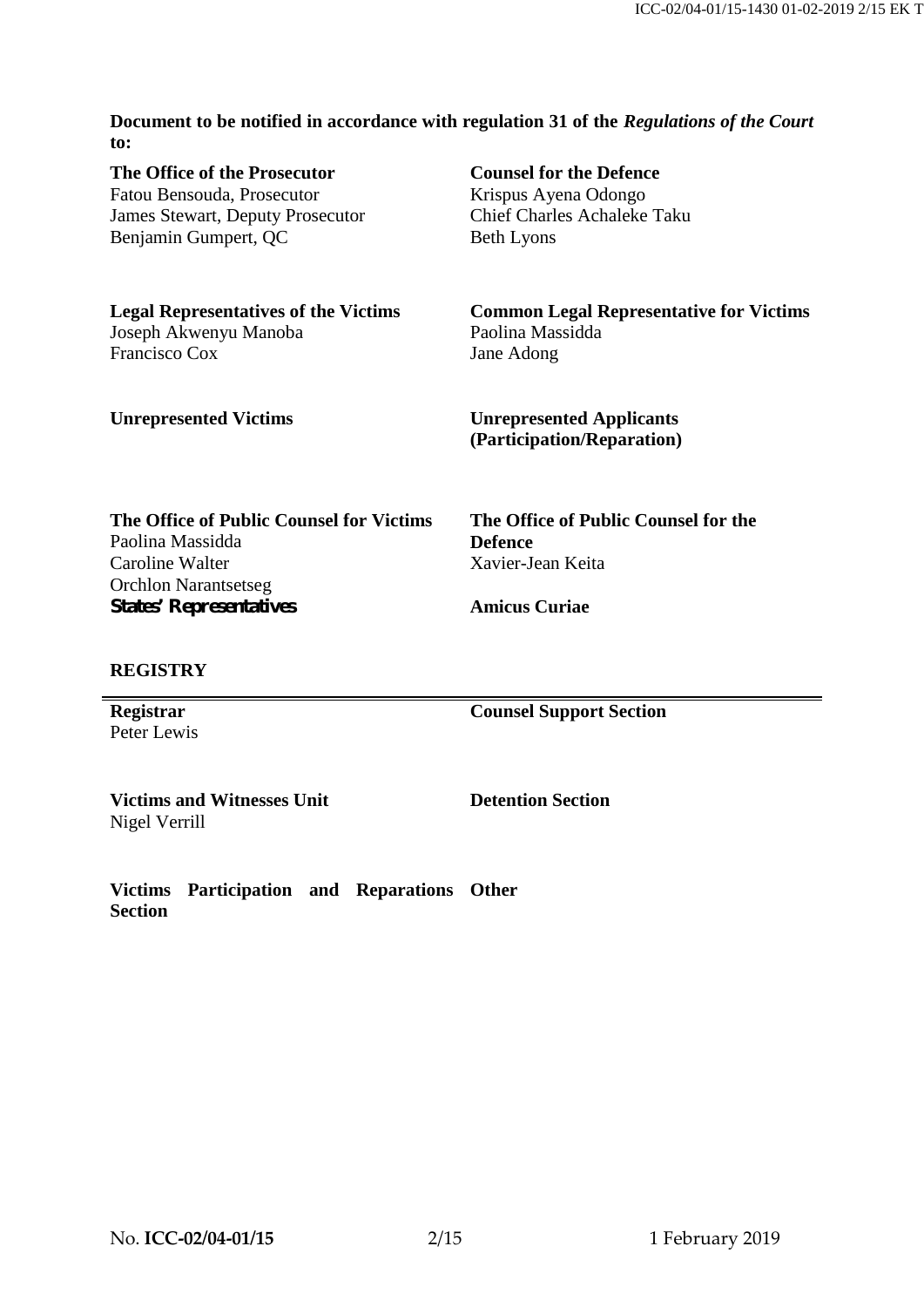# **I. INTRODUCTION**

- 1. The Defence for Dominic Ongwen ('Defence') is filing a series of motions on defects in the notice provided by the confirmation of charges decision ('CoC Decision').<sup>1</sup> The Defence is requesting that the Trial Chamber IX ('Trial Chamber') rule on this issue, pursuant to Article 64(2) of the Rome Statute ('Statute') and Rule 134(3) of the Rules of Procedure and Evidence  $("RPE$ <sup>2</sup>.
- 2. The reason for a series format ('Defects Series') is practical: Mr Ongwen is charged with 70 counts and eight modes of liability in a 104 page-long CoC Decision. Since it is not possible to analyse the defects in the CoC Decision within the standard 20 page-limit, and a request for additional pages would result in an unwieldy document up to five times the standard page-limit, the series format is adopted for clarity and expediency of the proceedings.<sup>3</sup>
- 3. Hence, the Defence respectfully proposes that in the Defects Series, the present motion ('Part One') will address a) the basic principles of fair trial and notice; b) where notice is to be found; c) timeliness of the motion; and d) prejudice. While it may appear legally counterintuitive not to address the procedural issue of timeliness first, this is based on the Defence view that the jurisprudence holds that the principle of fairness circumscribes the consideration of timeliness.
- 4. Subsequent parts Part Two will address defects in pleading *mens rea* in respect to the modes of liability under Article 25(3)(a); Part Three will address defects in notice in pleading of command responsibility under Article 28(a) and defects in pleading of common purpose liability under Article  $25(3)(d)(i)$  or (ii); and Part Four will address defects in charged crimes.<sup>4</sup>
- 5. The general remedy requested is that where the pleading of charges and modes of liability is deficient and does not provide notice, the defective charges and modes of liability should be dismissed.

<sup>&</sup>lt;sup>1</sup> Prosecutor v. *Dominic Ongwen*, Pre-Trial Chamber II, *Decision on the confirmation of charges against Dominic Ongwen*, ICC-02/04-01/15-422-Red. 23 March 2016 ('CoC Decision').

<sup>&</sup>lt;sup>2</sup> Article 64(2) of the Statute stipulates that "the Trial Chamber shall ensure that a trial is fair and expeditious and is conducted with full respect for the rights of the accused […]"; and, Rule 134(3) of the Rules establishes that "after the commencement of the trial, the Trial Chamber, on its own motion, or at the request of the Prosecutor or the defence, may rule on issues that arise during the course of the trial".

Article 64(2) of the Statute obliges the Trial Chamber to ensure that a trial is fair and expeditious; and, Article  $67(1)(c)$  of the Statute sets forth that the accused should be tried without undue delay.<br><sup>4</sup> All four parts will be filed simultaneously.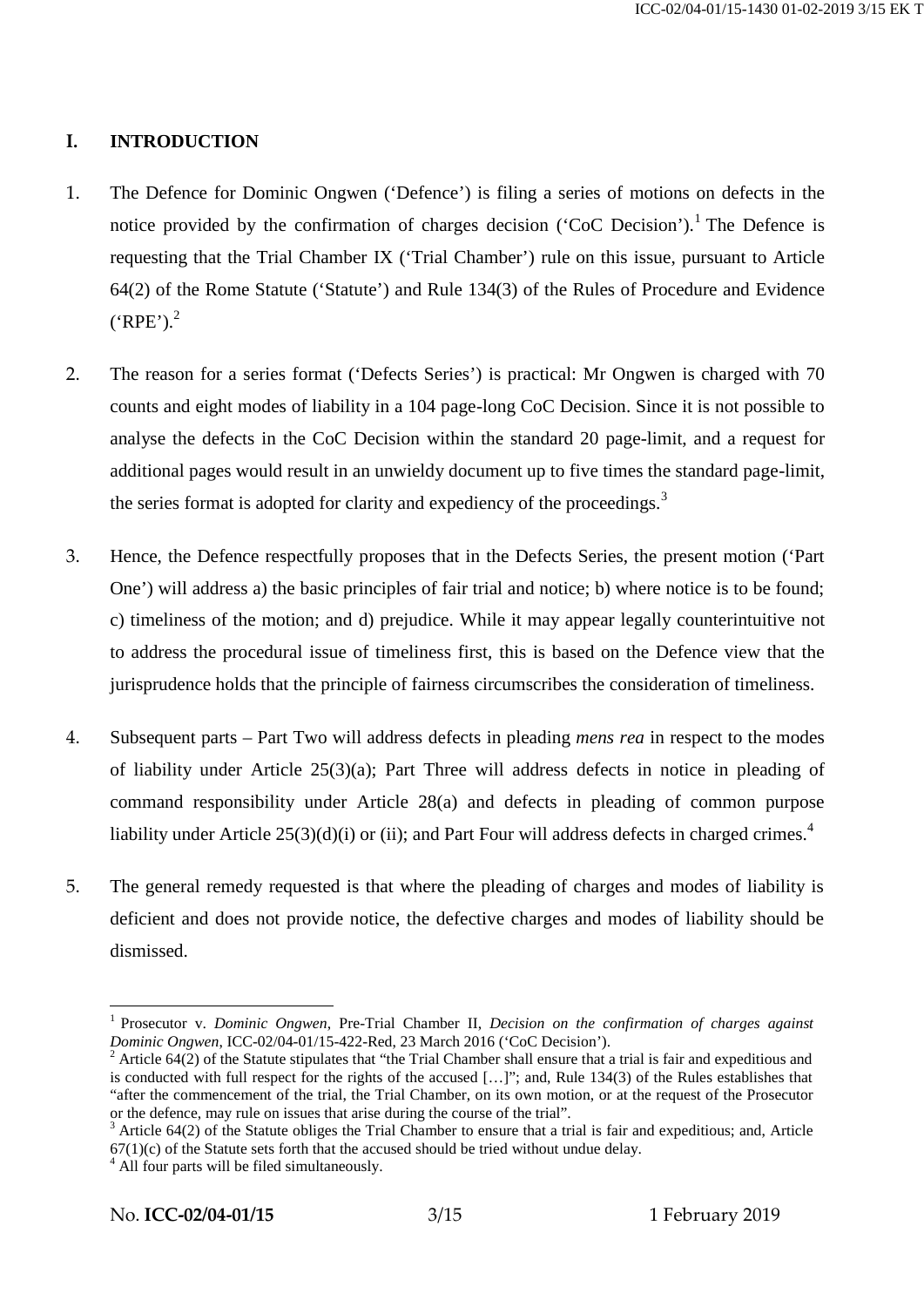#### **II. SUBMISSIONS**

#### **A. The basic principles of fair trial and notice**

#### *1. The right to notice is fundamental to fair trial*

- 6. The cornerstone of fair trial is the right to notice. It is a fundamental, common principle within the international courts and tribunals that an accused has the "right to be informed promptly and in detail of the nature, cause and content of the charges  $[...]$ .
- 7. An accused's right to a fair trial and to the presumption of innocence are principles embodied in a number of international instruments.<sup>6</sup> This provision, in the Statutes for the ICC, ICTY, ICTR, and other judicial entities, mirrors the language of the ICCPR, and other international instruments.
- 8. The Appeals Chamber in the *Lubanga* case has held that the right to notice is a fundamental right and "[t]he right to be informed in detail of the 'nature and cause' of the charges" is embodied in the ICCPR, the ECHR, and the ACHR.<sup>7</sup> The Appeals Chamber in the *Lubanga* case further stated that the facts "must be identified with sufficient clarity and detail."<sup>8</sup> Moreover, the same Appeals Chamber recognized the connection between the right to adequate notice and the right to prepare a defence.<sup>9</sup>
- 9. More recently, in the *Bemba* case, where the Defence for Mr Bemba averred that Mr Bemba did not have sufficient notice regarding specific criminal acts, <sup>10</sup> the Appeals Chamber unequivocally found that:

[I]t considers axiomatic that an accused person be informed promptly and in detail of the nature, cause and content of a charge.

<sup>&</sup>lt;sup>5</sup> Article 67(1)(a) of the Statute.<br><sup>6</sup> Articles 66 and 67 of the Statute, Article 20 of the ICTR Statute, as well as, in international instruments including, *inter alia*: Article 11 of the Universal Declaration of Human Rights ('UDHR'), Article 14(3)(a) of the International Covenant on Civil and Political Rights ('ICCPR'), Article 8(2)(b) of the African Charter on Human and Peoples' Rights ('ACHR'), Article 6(3)(a) and 7 of the European Convention on Human Rights ('ECHR'). <sup>7</sup> Prosecutor v. *Thomas Lubanga Dyilo*, Appeals Chamber, *Judgment on the appeal of Mr Thomas Lubanga*

Dyilo against his conviction, ICC-01/04-01/06-3121-Red, 1 December 2014 ('Lubanga AJ'), paras 118-130.<br>
<sup>8</sup> Lubanga AJ, para. 120.<br>
<sup>9</sup> Lubanga AJ, para. 121.<br>
<sup>10</sup> Prosecutor v. *Jean-Pierre Bemba Gombo*, Appeals Chamber, *Bemba Gombo against Trial Chamber III's "Judgment pursuant to Article 74 of the Statute"*, ICC-01/05-01/08-

 $^{11}$  Bemba AJ, para. 186, and footnote 368.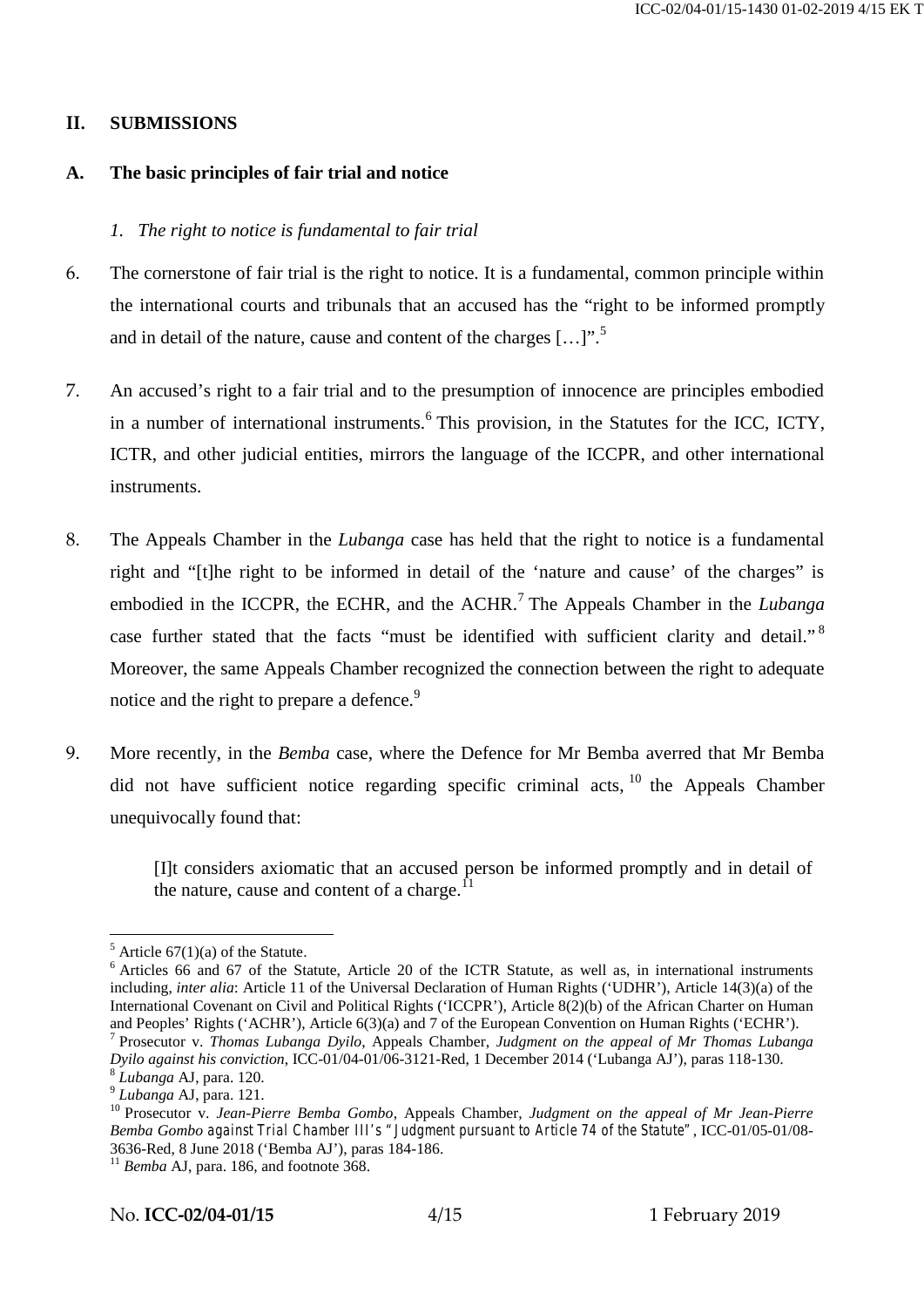10. Notably, the requisite level of detail of the charges – which is lacking in the *Ongwen* CoC Decision – has been addressed by the Grand Chamber in the *Pélissier and Sassi v. France* case at the ECHR:

> The Court observes that the provisions of paragraph 3 (a) of Article 6 point to the need for special attention to be paid to the notification of the "accusation" to the defendant. Particulars of the offence play a crucial role in criminal process, in that it is from the moment of their service that the suspect is formally put on notice of the factual and legal basis of the charges against him […]. Article 6 § 3 (a) of the Convention affords the defendant the right to be informed not only of the cause of the accusation, that is to say the acts he is alleged to have committed and on which the accusation is based, but also the legal characterisation given to those acts. That information should, as the Commission rightly stated, be detailed [Footnotes omitted.] $<sup>12</sup>$ </sup>

- 11. The fair trial rights of an accused are embodied in Article 67 of the Statute. Under the 'Rights of the accused' in Article 67 of the Statute, the first section (a) is the right "to be informed promptly and in detail of the nature, cause and content of the charge in a language which the accused fully understands and speak." This right to notice, embodied in Article 67(1)(a) of the Statute, is also found in Article  $61(3)$  of the Statute,  $^{13}$  and in the RPE.<sup>14</sup>
- 12. The remaining fair trial rights, especially Article  $67(1)(e)$  of the Statute the right to raise defences and to examine witnesses, including direct and cross examination – all emanate from the initial right to be informed of the charges, as enshrined in Article  $67(1)(a)$  of the Statute. In addition, all these fair trial rights are interdependent.

# *2. The right to notice is the linchpin of fair trial; notice includes both charges and reasoning; there is no wall between charges and reasoning*

13. An issue has already arisen in this trial as to what constitutes proper notice in the CoC Decision: Whether or not it is simply a recitation of charges, or does it include the reasoning of the Pre-Trial Chamber or Trial Chamber in the *Ongwen* case.<sup>15</sup>

<sup>&</sup>lt;sup>12</sup> Case of *Pélissier and Sassi v. France*, ECHR, Grand Chamber, Application no. 25444/94, *Judgment*, 25 March 1999, para. 51, available at https://www.legal-tools.org/en/doc/e092c3/.

<sup>&</sup>lt;sup>13</sup> Article 61(3) of the Statute establishes that "within a reasonable time before the hearing, the person shall: (a) Be provided with a copy of the document containing the charges on which the Prosecutor intends to bring the person to trial; and (b) be informed of the evidence on which the Prosecutor intends to rely at the hearing."

 $^{14}$  Rule 121(3) of the RPE: The Prosecutor shall provide to the Pre-Trial Chamber and the person, no later than 30 days before the date of the confirmation hearing, a detailed description of the charges together with a list of the evidence which he or she intends to present at the hearing.

<sup>&</sup>lt;sup>15</sup> Prosecutor v. *Dominic Ongwen*, Trial Chamber IX, *Decision on Defence Request for Leave to File a No Case to Answer Motion*, ICC-02/04-01/15-1309, 18 July 2018, para. 9.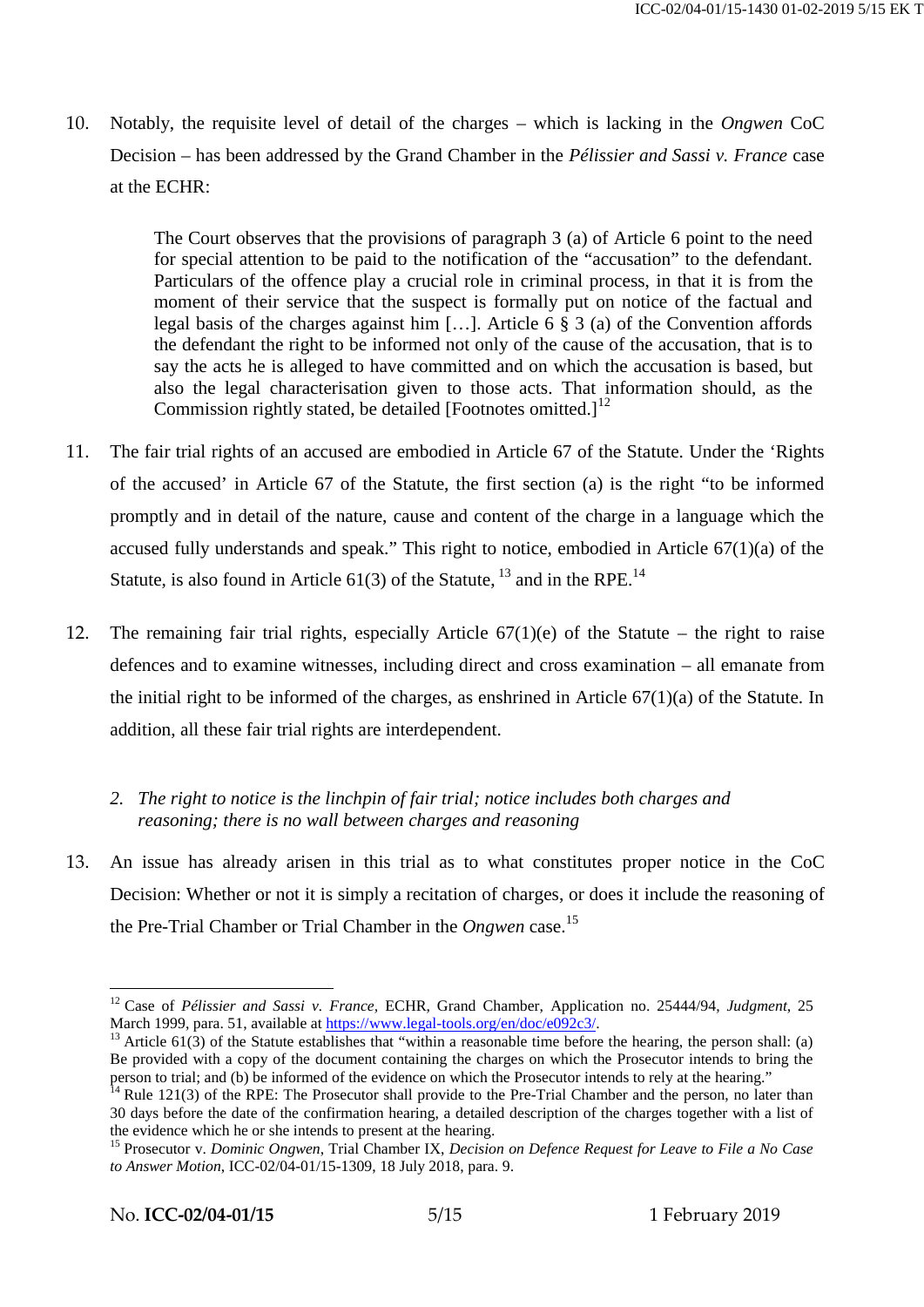- 14. In its rejection of the Defence's request to file a no-case-to-answer motion,<sup>16</sup> the Trial Chamber emphasized "the significant distinction between being informed of the charges and the confirmation decision's reasoning." <sup>17</sup> The Trial Chamber's distinction between the CoC Decision's reasoning and its charges violates Mr Ongwen's Article 67 fair trial rights.
- 15. In this regard, the Defence maintains that the distinction violates the notice requirement because part of being informed of the charges (and modes of liability) requires a presentation of the reasoning of the Pre-Trial Chamber, so that the defendant can comprehensively prepare his defence and exercise his right to a fair trial. The Defence request to file a no-case-to-answer motion includes many examples, *e.g.* the Pre-Trial Chamber II states that the evidence "overwhelmingly" shows the effective hierarchical structure of the  $LRA$ ,<sup>18</sup> but this conclusion is not supported by *any* reasoning which would explain the use of the term "overwhelmingly".
- 16. This point that notice includes both charges and reasoning is underscored by the Pre-Trial Chamber II's Judge de Brichambaut, in his partially dissenting opinion<sup>19</sup> on Defence request for leave to appeal issues in CoC Decision.<sup>20</sup>
- 17. Judge de Brichambaut further emphasized that fair trial is very connected to a well-reasoned opinion, and the problem with a poorly-reasoned CoC Decision is the lack of notice and its consequent impact on the fairness of the trial. In this regard, he found:

The fair conduct of the trial is seriously affected in the instant case because the weakness of the reasoning set out in the Bench's own decision restricts the rights of the defence. The way in which the Decision on the confirmation of charges was drafted *does not provide the Defence with details of what evidence was relied on or how the Chamber defined the crimes*. The principle of equality of arms is violated since the Defence is not in a situation to examine the legal and factual bases for the Bench's Decision on the confirmation of charges. The outcome of the trial may well be affected. $21$  (Italics added)

<sup>&</sup>lt;sup>16</sup> Prosecutor v. *Dominic Ongwen*, Defence, *Defence Request for Leave to File a No Case to Answer Motion and Application for Judgment on Acquittal, ICC-02/04-01/15-1300, 5 July 2018.* 

<sup>&</sup>lt;sup>17</sup> Prosecutor v. *Dominic Ongwen*, Trial Chamber IX, *Decision on Defence Request for Leave to File a No Case to Answer Motion*, ICC-02/04-01/15-1309, 18 July 2018, para. 9.<br><sup>18</sup> CoC Decision, para. 56.

<sup>&</sup>lt;sup>19</sup> Prosecutor v. *Dominic Ongwen*, Judge Marc Perrin de Brichambaut, *Partially dissenting opinion of Judge Marc Perrin de Brichambaut*, ICC-02/04-01/15-428-Anx-tENG, 14 September 2016.

<sup>&</sup>lt;sup>20</sup> Prosecutor v. *Dominic Ongwen*, Defence, *Defence Request for Leave to Appeal Issues in Confirmation of Charges Decision, ICC-02/04-01/15-423, 29 March 2016.* 

<sup>&</sup>lt;sup>21</sup> Prosecutor v. *Dominic Ongwen*, Judge Marc Perrin de Brichambaut, *Partially dissenting opinion of Judge Marc Perrin de Brichambaut*, ICC-02/04-01/15-428-Anx-tENG, 14 September 2016 ('Partially Dissenting Opinion'), para. 29.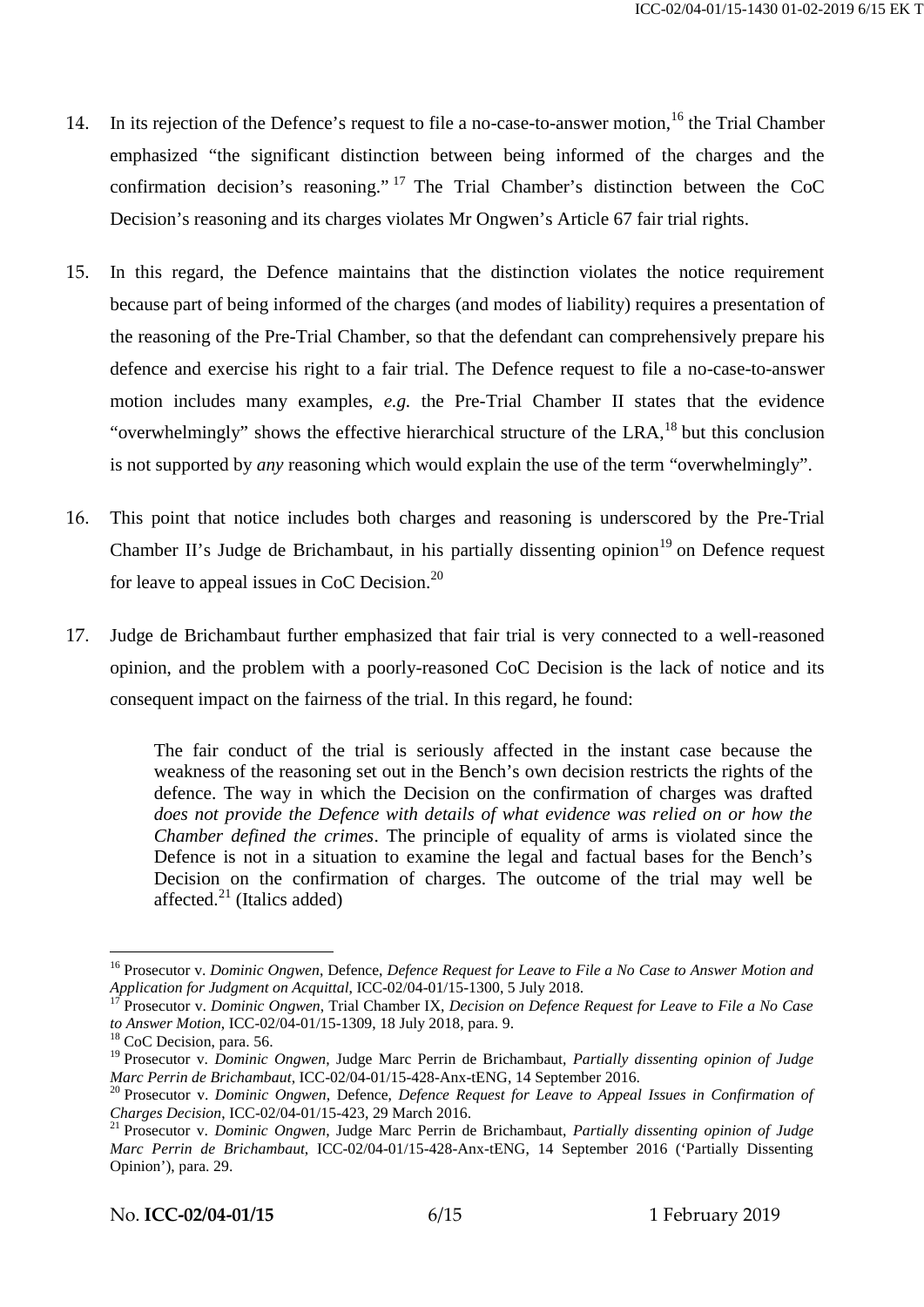- 18. Therefore, the issue at hand is whether the CoC Decision is facially deficient. In plain language, does the CoC Decision articulate or 'make out' the elements of the crimes and modes of liability charged against Mr Ongwen and support each element with factual allegations?
- 19. Especially in this case of 70 charges and eight modes of liability against one defendant, Mr Ongwen, it should be obvious that detailed notice, as mandated by the Article  $67(1)(a)$  of the Statute, is required to conduct the trial in a fair manner. However, the CoC Decision falls far short of this.

## **B. Where notice is to be found**

## *1. The CoC Decision is the authoritative document which provides notice*

- 20. The CoC Decision constitutes "the authoritative document informing the accused of the charges 'as confirmed'"<sup>22</sup> and the Trial Chamber "is bound by the actual description of the charges" as confirmed by the Pre-Trial Chamber II in the CoC Decision.<sup>23</sup>
- 21. The Trial Chamber is bound by the 'four corners' of the CoC Decision, as if it were an indictment in other legal systems.
- 22. Auxiliary documents, such as the Prosecution Pre-Confirmation Brief ('PPCB')<sup>24</sup> provided prior to the CoC Decision and hearing, under some circumstances, can hypothetically 'fill in gaps' – but it is the CoC Decision which is authoritative. But this auxiliary document (PPCB) is not a substitute for judicial review.
- 23. It is the Pre-Trial Chamber's responsibility to evaluate and assess the evidence based on the CoC hearing, and to decide "if there is sufficient evidence to establish substantial grounds to believe that the person committed each of the crimes charged."<sup>25</sup> The Pre-Trial Chamber must decide whether the evidence presented by the Prosecutor is sufficient to proceed to trial based on the charges and modes of liability. This ensures a full judicial assessment of the evidence on which a defendant is prosecuted.

<sup>&</sup>lt;sup>22</sup> Prosecutor v. *Bemba et al.*, Trial Chamber VII, *Decision on the Submission of Auxiliary Documents*, ICC-01/05-01/13-992, 10 June 2015, para. 11.

<sup>&</sup>lt;sup>23</sup> Prosecutor v. *Bemba et al.*, Trial Chamber VII, *Decision on the Submission of Auxiliary Documents*, ICC-01/05-01/13-992, 10 June 2015, para. 17.

<sup>01/05-01/13-992, 10</sup> June 2015, para. 17. <sup>24</sup> Prosecutor v. *Dominic Ongwen*, Prosecution, *Public redacted version of "Pre-confirmation brief", 21 December 2015*, ICC-02/04-01/15-375-Conf-AnxC, ICC-02/04-01/15-375-AnxC-Red2, 8 June 2016 ('PPCB').<br><sup>25</sup> Article 61(7) of the Statute.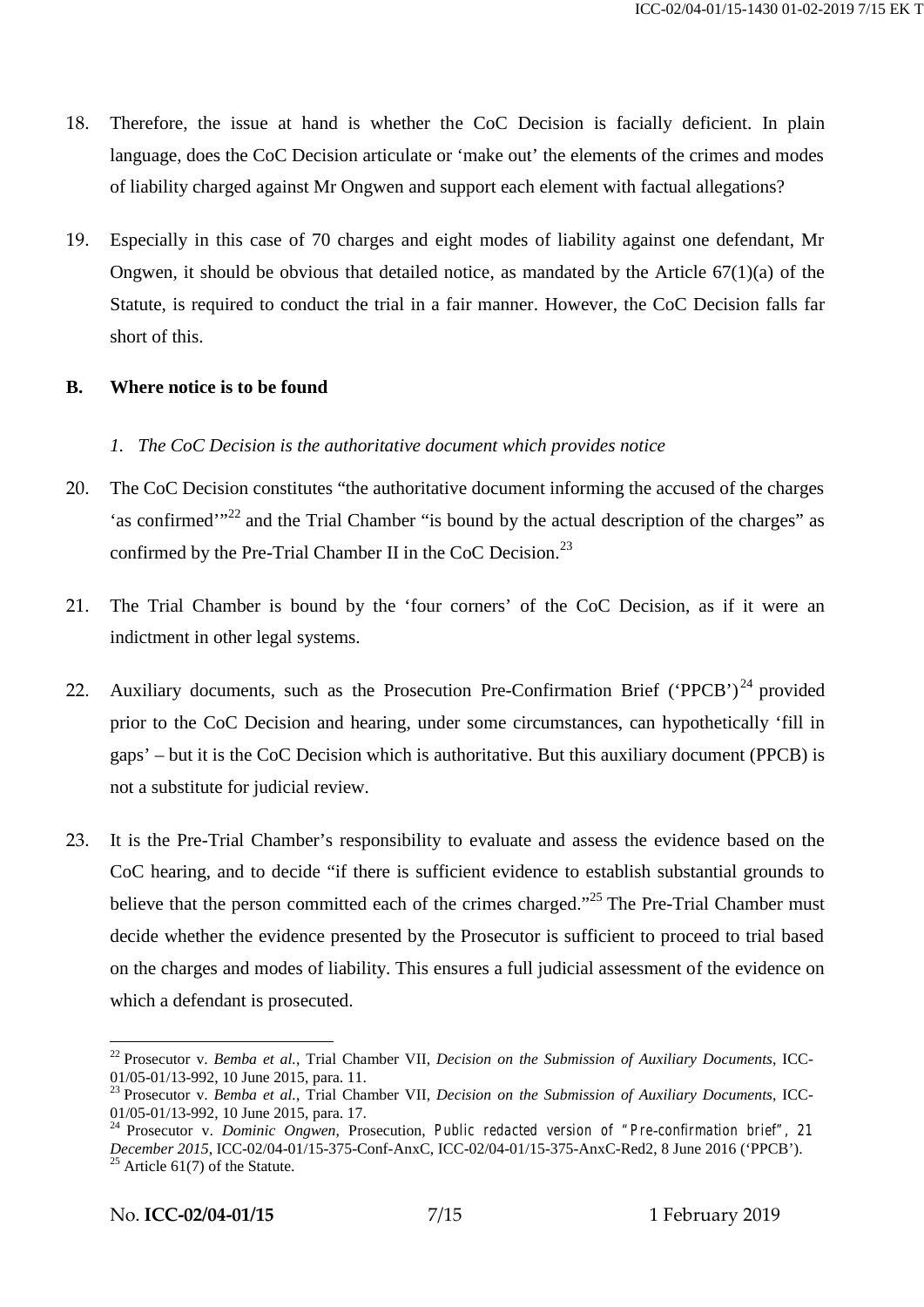- 24. Thus, the Pre-Trial Chamber's key function is the judicial assessment of evidence. However, where the PPTB which is submitted after the CoC hearing provides evidence missing in the CoC Decision, the Pre-Trial Chamber cannot make a judicial evaluation of this evidence, and whether it provides required notice for the standard of sufficiency. In the *Ongwen* case, the evidence presented by the Prosecution in the PPTB has not been properly evaluated and assessed by a judicial body, such as the Pre-Trial Chamber II, which issued the CoC Decision.
- 25. Hence, the 'filling in the gaps' after the CoC Decision undermines the Pre-Trial Chamber II's authority to assess evidence, and creates a situation where the Pre-Trial Chamber II cannot fulfil its role in the judicial process, as per Article 61 of the Statute.
- 26. In the *Ongwen* case, the PPCB was submitted prior to the CoC hearing.<sup>26</sup> However, the Prosecution Pre-Trial Brief ('PPTB')<sup>27</sup> came much later – six months after the CoC Decision.<sup>28</sup>
- 27. Hence, it is the Defence position that the PPTB, as a matter of law, cannot 'fill in the gaps' lacking in the notice provided in the CoC Decision.
	- *2. What is meant by "notice of the charges to the accused"*
- 28. When the word 'charges' is used in Article 67 of the Statute, it means both crimes and modes of liability. Hence, notice includes two parts: the identification of the elements of the crimes and of the mode(s) of liability charged, as well as material facts in support of each of the elements of both.
- 29. This is reflected in the Regulation 52 of the Regulations of the Court ('RoC'), which details what is required in the Document containing the charges,  $^{29}$  which forms the  $2<sup>nd</sup>$  part of the CoC Decision.

<sup>&</sup>lt;sup>26</sup> Confidential version of PPCB was filed on 21 December 2015.<br><sup>27</sup> Prosecutor v. *Dominic Ongwen*, Prosecution, *Prosecution's Pre-Trial Brief*, ICC-02/04-01/15-533, 6<br>September 2016 ('PPTB').

 $^{28}$  PPTB was filed on 6 September 2016. Confidential version of the CoC Decision was filed on 23 March 2016. <sup>29</sup> Regulation 52 of the RoC reads: Document containing the charges "The document containing the charges" referred to in article 61 shall include: (a) The full name of the person and any other relevant identifying information; (b) A statement of the facts, including the time and place of the alleged crimes, which provides a sufficient legal and factual basis to bring the person or persons to trial, including relevant facts for the exercise of jurisdiction by the Court; (c) A legal characterization of the facts to accord both with the crimes under articles 6, 7 or 8 and the precise form of participation under articles 25 and 28."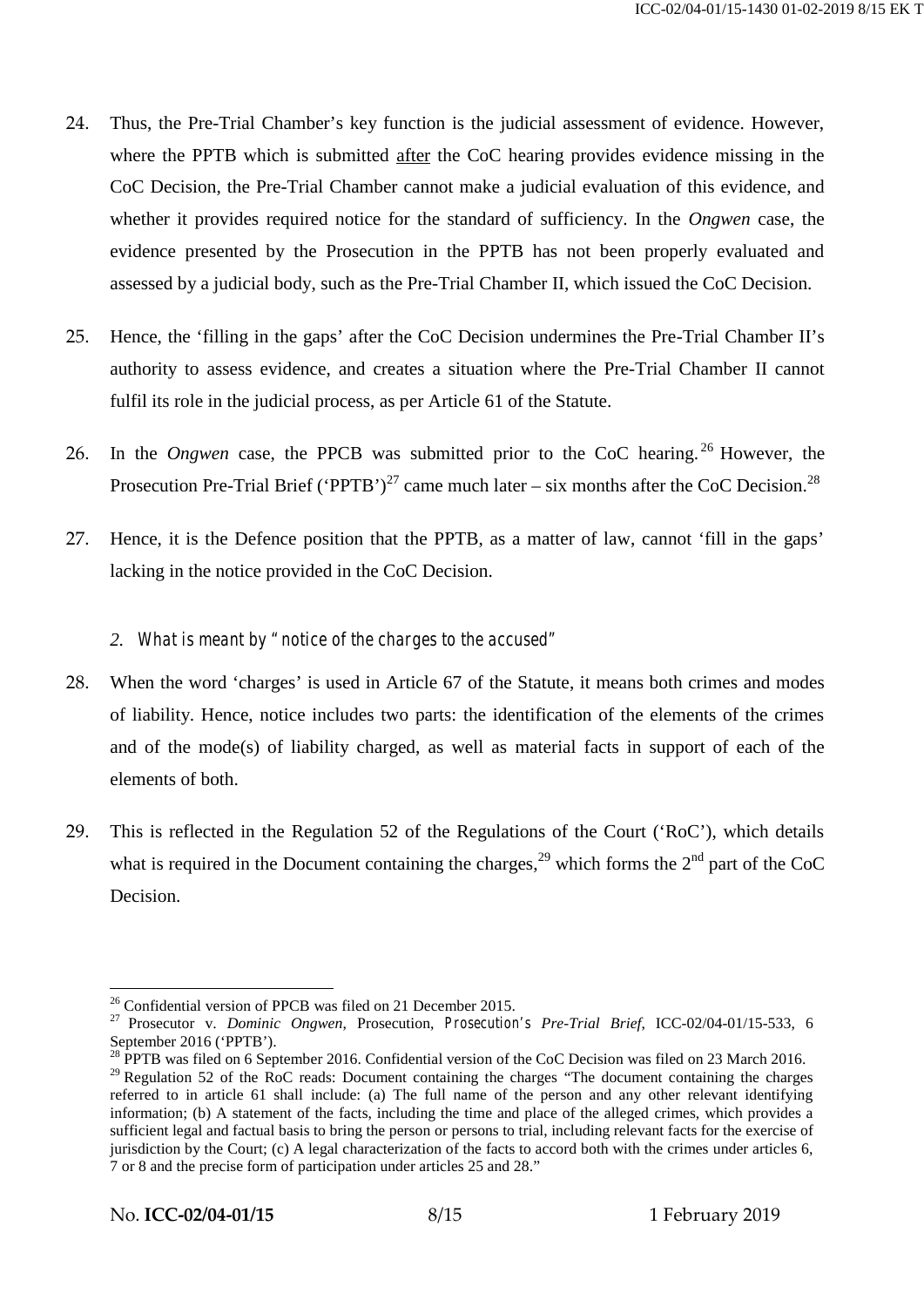- 30. Appellate jurisprudence from the *ad hoc* tribunals affirms that the indictment suffers from a material defect if it does not plead the Prosecution's case with sufficient detail.<sup>30</sup> The legal standard for sufficiency is whether an accused is informed clearly of the charges, so that he or she can prepare his/her defence. An indictment is defective if it fails to plead required material facts.<sup>31</sup>
- 31. What are material facts? Judge Dolenc answered the question:

In practical terms, the material facts of the crime answer the following seven questions, which guide any criminal investigation, prosecution and judgment: Who (is the alleged perpetrator); Where; When; What (was committed or omitted); Whom to (victim); What means; and Why (motive). Answers to these seven questions are necessary in order to individualize the Accused, the alleged crime, the modes of the Accused's participation, and the form of his criminal responsibility. $32$ 

32. At this Court, confirmed charges and modes of liability are contained in the CoC Decision, issued by the Pre-Trial Chamber. The CoC Decision includes 2 sections: the first is the reasoning section and the second is the charges (*i.e.* crimes and modes of liability).

# **C. Timeliness**

- 33. Prompt notice of the charges to the accused is mandated, for example, by Article 67(1)(a) of the Statute, Article 14(3)(a) of the ICCPR, Article 8(2)(b) of the ACHR, and Article 6(3)(a) of the ECHR.
- 34. However, none of these instruments include time bars for litigating defects in the notice. The Trial Chamber in the *Ntagerura* case holds that defects in the indictment are an issue of fair trial, which can be considered at all stages of the trial, including the post-trial phase.<sup>33</sup>

<sup>&</sup>lt;sup>30</sup> Prosecutor v. *Kupreški*, IT-95-16-A, *Appeal Judgment*, 23 October 2001 ('*Kupreški* AJ'), paras 114, 124, 246, available at: http://www.icty.org/x/cases/kupreskic/acjug/en/kup-aj011023e.pdf; *see* also Rule 47 (c) of the ICTR Rules of Procedure and Evidence, and Article 18(4) of the ICTY Statute.

<sup>&</sup>lt;sup>31</sup> Prosecutor v. *Kvo ka*, IT-98-30/1-A, *Appeal Judgment*, 28 February 2005, para. 28, available at: http://www.icty.org/x/cases/kvocka/acjug/en/kvo-aj050228e.pdf; *Kupreški* AJ, paras 88, 114.<br><sup>32</sup> *Prosecutor v. Ntagerura et al.*, ICTR-99-46-T, *Judgement and Sentence*, Separate Opinion of Judge Dolenc,

<sup>25</sup> February 2004, para. 21, available at:https://www1.umn.edu/humanrts/instree/ICTR/IMANISHIMWE\_ICTR-

<sup>97-36/</sup>IMANISHIMWE\_ICTR-99- 46-T .pdf. <sup>33</sup> *See, for example*, *Kupreškić* AJ*,* paras 114, 124, 246; Prosecutor v. *Ntagerura et al.*, ICTR-99-46-T, *Judgement and Sentence*, 25 February 2004 (judgment affirmed by the Appeals Chamber, 7 July 2006), paras 28-39: (Where the allegations are "grossly deficient" and violate a defendant's right to fair trial, defects in the indictment are post-trial issues), available at: http://hrlibrary.umn.edu/instree/ICTR/IMANISHIMWE\_ICTR-97- 36/IMANISHIMWE\_ICTR-99-46-T.pdf.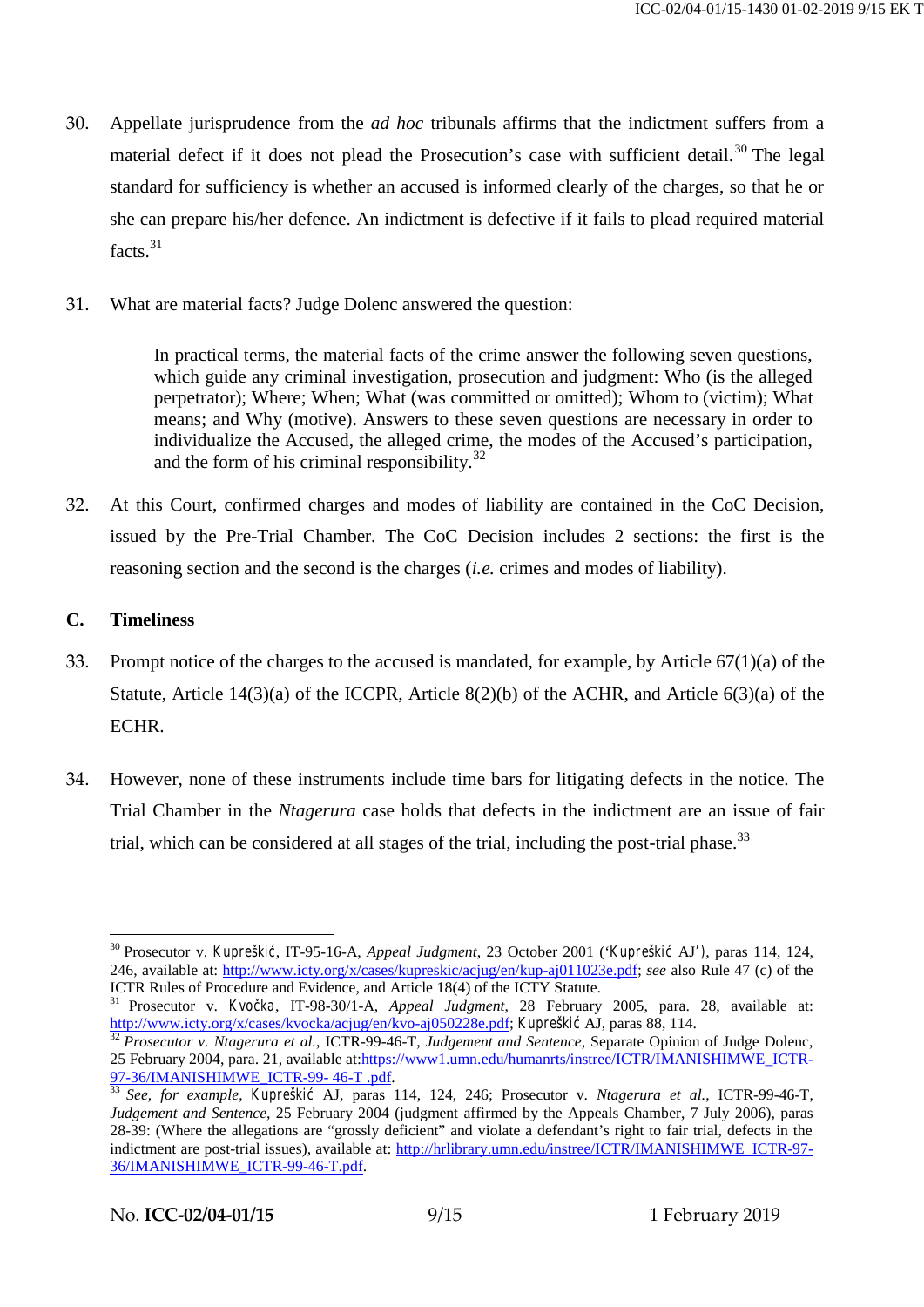- 35. Even where the Trial Chambers for example at the ICTR have held that there are time limits on challenging preliminary motions, such as the form of an indictment, good cause to waive the limits may be found on a case-by-case basis, based on the violation of a fundamental right of the Accused.<sup>34</sup>
- 36. In sum, the Defence position is that fairness to the accused is the determinative criterion in whether this motion should be entertained by the Trial Chamber, and that procedural rules, if any, should be subordinated to the fairness criterion.
- 37. In addition, the Defence submits that the arguments of defects in the pleading of the charges and modes of liability have not been previously litigated. In its appeal of the CoC Decision, the Defence raised an issue of the sufficiency of the reasoning of the CoC Decision.<sup>35</sup> In his Partially Dissenting Opinion annexed to Pre-Trial Chamber II's decision on Defence request seeking leave to appeal the CoC Decision, Judge de Brichambaut held that the issue of the lack of reasoning raised by the Defence was an appealable issue.<sup>36</sup>
- 38. At the pre-trial hearing on 6 December 2015, Counsel Taku requested more specificity as to the charges.<sup>37</sup> Although both issues of reasoning and specificity are related to notice, they were not formulated specifically as pleading defects in the CoC Decision. Hence, the Defence is now raising new points in respect to lack of notice.
- 39. However, if the Trial Chamber takes the opposite view, then the Defence requests that the defects in pleading identified in the Defects Series be specifically addressed now. The Trial

<sup>34</sup> Prosecutor v. *Zigiranyirazo,* ICTR-2001-73-I, *Decision on the Defence Request for Extension of Time to File Preliminary Motions under Rule 72(G) of the Rules of Procedure and Evidence*, 17 December 2003: (Defence Motion granted based on need to translate Prosecution's disclosure into language of the Accused), available at: http://www.worldcourts.com/ictr/eng/decisions/2003.12.17\_Prosecutor\_v\_Zigiranyirazo.pdf; Prosecutor v. *Nahimana*, ICTR-96-11-T, *Decision on the Preliminary Motion Filed by the Defence on Defects in the Form of the Indictment,* 30 August 1999: (Waiver of time limit granted by Trial Chamber, *sua sponte*, in the interests of justice), available at: http://www.worldcourts.com/ictr/eng/decisions/1999.08.30 Prosecutor v Nahimana.pdf.<br><sup>35</sup> Prosecutor v. *Dominic Ongwen*, Defence, *Defence Request for Leave to Appeal Issues in Confirmation of Charg* 

<sup>&</sup>lt;sup>36</sup> Partially Dissenting Opinion, paras 8-16.<br><sup>37</sup> ICC-02/04-01/15-T-26-ENG, page 21 (7-14): "MR TAKU: May it please your Honours. We've carefully listened to the decision today and want just to say that in the course of the proceedings **we expect that specificity be given to aspects of some of the charges** which may--with regard to venue, northern Uganda, within a period of five years, is so huge. So we hope that in relation to the question of specificity as the proceedings proceed, in order to have appropriate notice of some of the charges, we will raise this as the occasion arises in the course of the trial." (Bold added).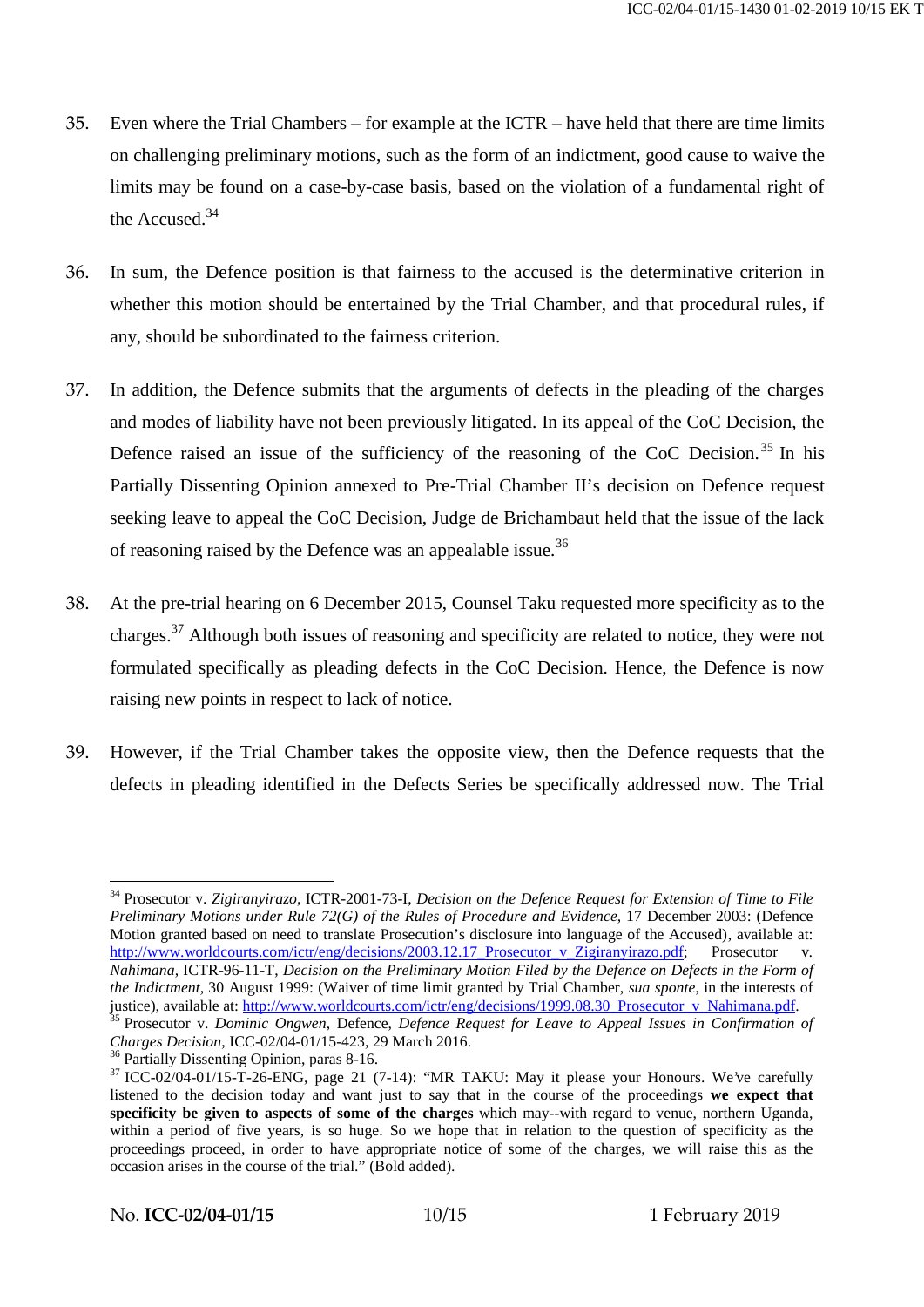Chamber was given notice, before the start of trial, that lack of specificity in the charging document was an issue, and that it would raise specifics as needed in the course of trial.<sup>38</sup>

## *1. The Defence agrees with the criticism of Judge de Brichambaut of the CoC decision*

- 40. The Defence concurs with Judge de Brichambaut's critique of the CoC Decision, although it is aware that he issued a Separate Opinion and not a Dissenting Opinion on this matter. This Separate Opinion is a guide for the Defence.<sup>39</sup> Hence, it incorporates its criticism.
- 41. The one criticism that permeates the CoC Decision is its lack of reasoning. Judge de Brichambaut addressed – at **paragraph 2** – the "regrettable shortcomings and approximations that beset the text of the decision and the insufficient indication of the reasons on which it is based in terms of both rationale and analysis of evidence."<sup>40</sup>
- 42. Endorsing Judge Kovács' analysis in a separate opinion in the *Al Mahdi* case, <sup>41</sup> which underscores the importance of a thorough analysis even in a situation where the evidentiary standard is relatively low, he concludes the reasoning in the first part of decision – and the "judges' explanation of the whys and wherefores of their decision" are seriously deficient. $42$
- 43. This first part of the CoC Decision is an outline of the evidence and questions of law as examined by the Trial Chamber. It is 73 pages long in the English version. In general, the charges are not explicitly defined and the specific evidence in support each charge is not identified.<sup>43</sup> For example, the elements of the crimes alleged during the attacks on the four camps and attributed to Mr Ongwen are not defined.<sup>44</sup>
- 44. The CoC Decision also fails to define the contextual elements of war crimes and crimes against humanity and makes only "very vague references to 'evidence' or notorious facts mentioned" in four paragraphs.<sup>45</sup>

<sup>38</sup> ICC-02/04-01/15-T-26-ENG, page 21 (7-14).

<sup>&</sup>lt;sup>39</sup> Separate Opinion of Judge Marc Perrin de Brichambaut, ICC-02/04-01/15-422-Anx-tENG, 6 June 2016

<sup>(&#</sup>x27;Separate Opinion').<br><sup>40</sup> Separate Opinion, para. 2.<br><sup>41</sup> Prosecutor v. *Al Mahdi*, Pre-Trial Chamber I, Separate Opinion of Judge Péter Kovács, ICC-01/12-01/15-84-<br>Anx, 9 May 2016.

<sup>&</sup>lt;sup>42</sup> Separate Opinion, para. 16.<br><sup>43</sup> *See*, Separate Opinion, para. 14. (The exception Judge de Brichambaut notes is the crimes of forced marriage.)<br><sup>44</sup> Separate Opinion, paras 18-19.

 $45$  Separate Opinion, paras 20-21.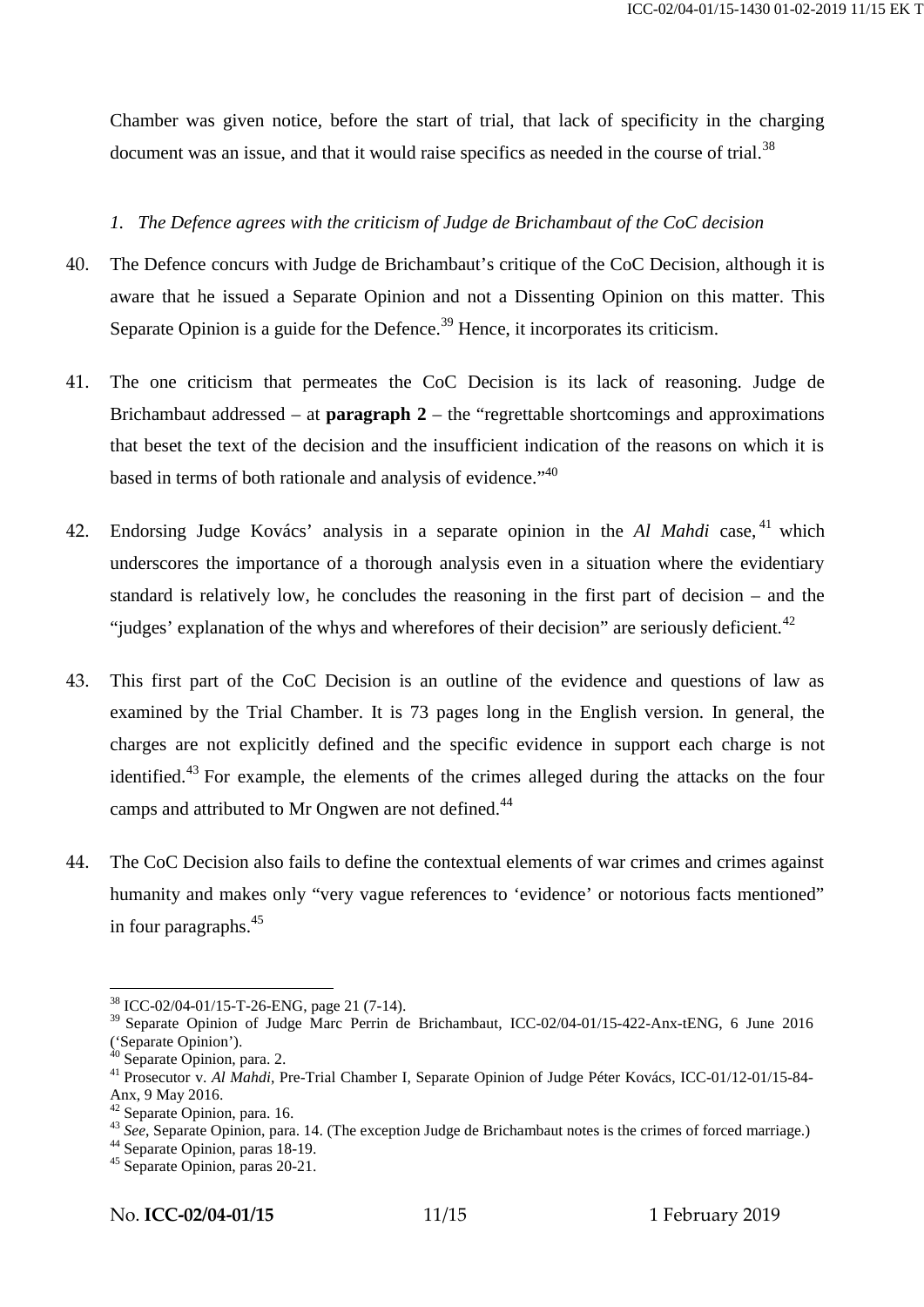- 45. Judge de Brichambaut points out the small number of testimonies (3) with radio communications intercepts used to support the modes of liability for Pajule.  $46$  And, he underscores that "the decision refers only to a small amount of evidence in support of 5 or 6 modes of liability" for charges related to the attacks on the camps.<sup>47</sup>
- 46. Hence, there are two general violations in respect to the notice of the criminal allegations related to the attacks: 1) the elements of the underlying crimes are not identified, nor linked to evidence; and 2) the elements which transform these ordinary crimes into international crimes, *i.e.* war crimes or crimes against humanity – the contextual elements – are missing.
- 47. In terms of modes of liability, Judge de Brichambaut cites these errors:
	- At **paragraph 24**, Judge de Brichambaut points out, in respect to the attacks on Pajule, that the CoC Decision cites no evidence of how Mr Ongwen contributed to the attack as an indirect co-perpetrator in regard to the common plan.  $48$
	- At **paragraph 149**, in respect to Article 28(a) of the Statute, the CoC "fails to demonstrate how each constituent element of the mode of liability charged can be proved on the available evidence." **Paragraph 149** "restricts itself to a very general reference to the available evidence, without specifying any testimony or other evidence to establish the elements of command responsibility."<sup>49</sup>
- 48. Importantly, Judge de Brichambaut points out that "by circumventing that systematic analysis, the Chamber had undermined its decision and failed to hold the Prosecution to account for its highly ambitious goal (referring to the 70 charges/6 modes of liability)."<sup>50</sup>
- 49. The Defence notes three additional generalized errors, which are rooted in our view in Judge de Brichambaut's critique: a) the CoC Decision is replete with conclusory statements, alleging that "the evidence sufficiently demonstrates..."<sup>51</sup> without references to factual support

<sup>&</sup>lt;sup>46</sup> Separate Opinion, para. 22. <sup>47</sup> Separate Opinion, para. 23 ("The decision refers to only a small amount of evidence in support of five to six modes of liability in the case of the charges brought in relation to the attacks on the camps. Only with regard to the mode of individual commission by DO in relation to charges 50 to 61 is reference made to a larger volume of evidence."

<sup>&</sup>lt;sup>48</sup> Separate Opinion, para. 24.<br><sup>49</sup> Separate Opinion, para. 149.

 $^{50}$  Separate Opinion, para. 26.<br><sup>51</sup> Example of CoC Decision, para 70 in reference to Pajule: As concerns the individual criminal responsibility of Dominic Ongwen, the **evidence sufficiently demonstrates** that he, pursuant to a common plan with other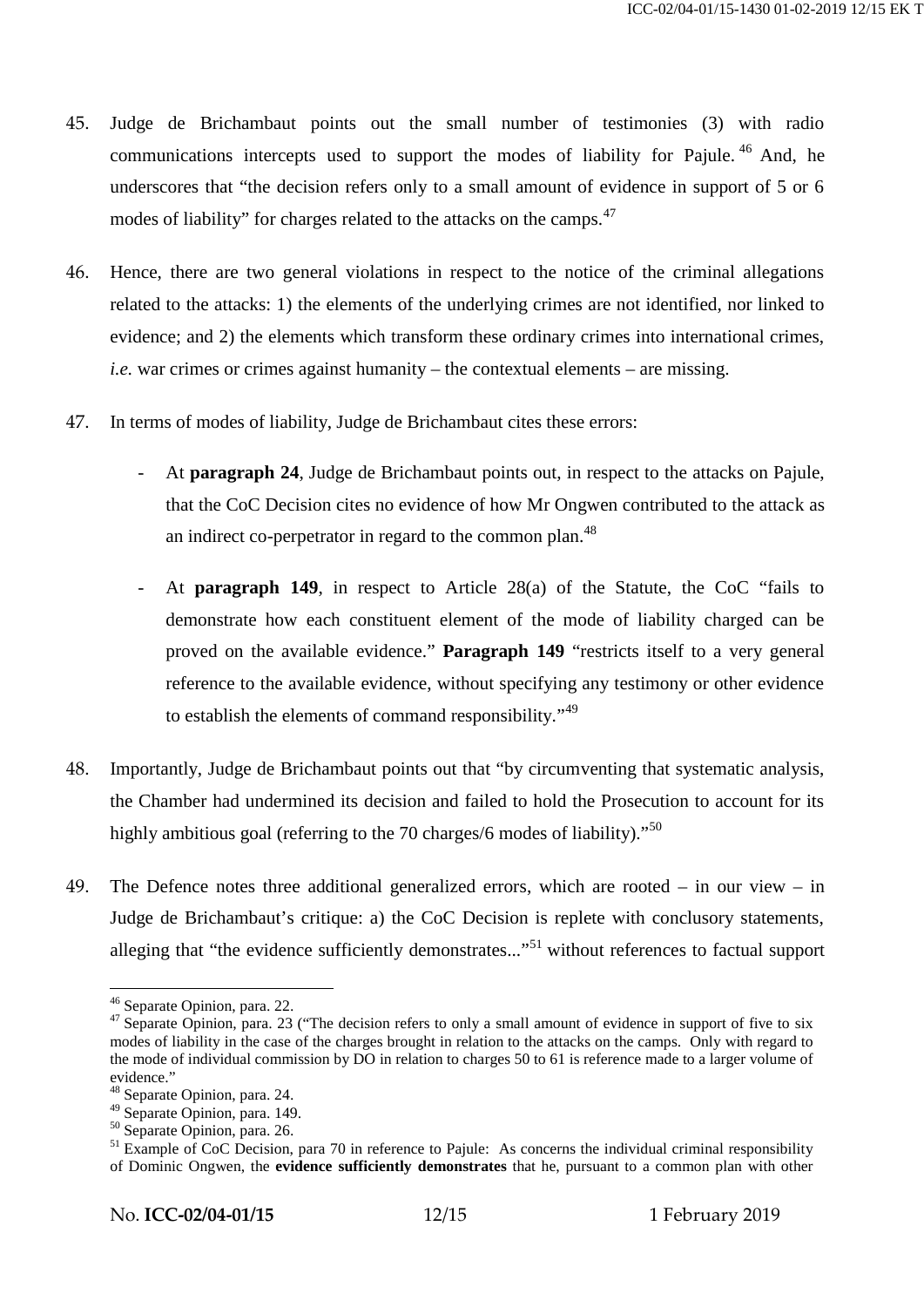or footnotes. This is the defect in notice of 'disconnect'; b) the Pre-Trial Chamber concludes in a repetitive and standard paragraph that all the modes of liability are met at the end of each group of charges without any detail on how those elements are found based on specific testimony or records; and c) failure to give proper notice of the elements of the modes of liability charged.

50. Thus, notice is defective.

## **D. Prejudice**

51. Specificity in notice is clearly linked to the fair trial right to present a defence. As Judge de Brichambaut has unequivocally stated:

> The fair conduct of the trial is seriously affected in the instant case because the weakness of the reasoning set out in the Bench's own decision restricts the rights of the defence. The way in which the Decision on the confirmation of charges was drafted *does not provide the Defence with details of what evidence was relied on or how the Chamber defined the crimes*. The principle of equality of arms is violated since the Defence is not in a situation to examine the legal and factual bases for the Bench's Decision on the confirmation of charges. The outcome of the trial may well be affected. $52$  (Italics added)

- 52. The Defence requires details of the evidence upon which the Prosecution relied, and the PTC confirmed to mount a defence and to investigate thoroughly, and the Defence needs to know the legal elements against which the Trial Chamber has assessed the Prosecution evidence. Only with this information can the Defence make an informed decision as to its presentation of evidence.
- 53. Absent this specific information, the Defence is prejudiced in its ability to defend against each and every element of the crimes charged and the modes of liability.
- 54. The prejudice is particularly illustrated in the joint modes of liability. As we entered and continue to present the Defence case, the Defence is still not informed of all the evidence of

senior LRA leaders, undertook action which was essential for the commission of crimes, and that he contributed to these crimes not only personally but also through the LRA fighters under his command. As such, the evidence enables the conclusion that there are substantial grounds to believe that Dominic Ongwen committed the above mentioned crimes jointly with others and through others within the meaning of article 25(3)(a) of the Statute, as charged by the Prosecutor. Alternatively, Dominic Ongwen's contribution to the abovementioned crimes may be legally qualified under article  $25(3)(b)$  (charges 8 to 10 only, as presented by the Prosecutor), under  $25(3)(c)$ (charges 1 to 9 only, as presented by the Prosecutor), as well as under article  $25(3)(d)(i)$  and (ii) of the Statute, as charged by the Prosecutor. (Bold added)

<sup>&</sup>lt;sup>52</sup> Partially Dissenting Opinion, para. 29.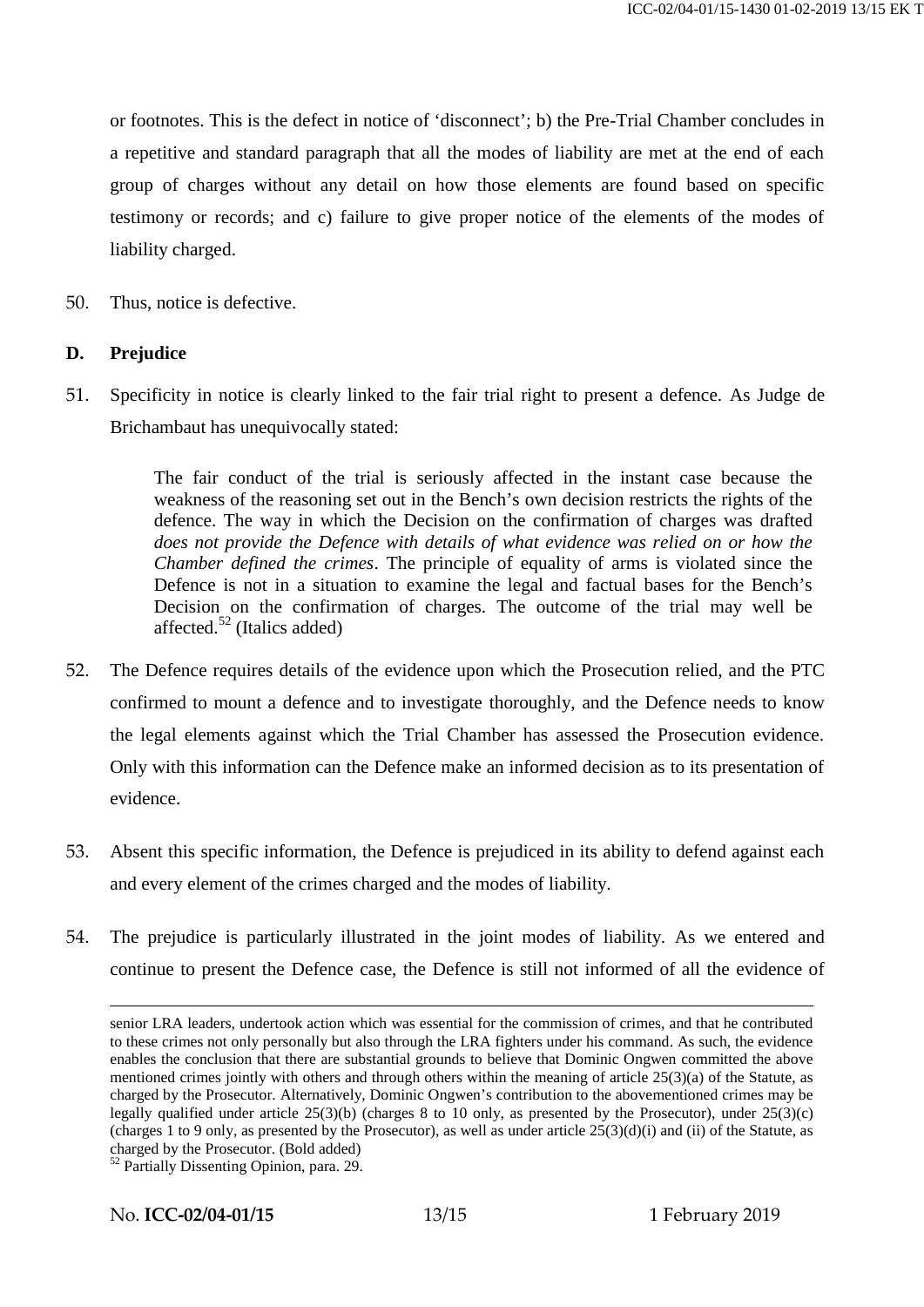elements of the various joint modes of liability charged under Article 25(3)(a) of the Statute. Requests for disclosure of material concerning those who are jointly involved in a 'common plan,' or in a 'common purpose,' or in any form of joint liability with the Accused is necessary to ascertain the role of the Accused, if any, in the mode of liability. Yet, disclosure requests for this material have been rejected by the Trial Chamber.<sup>53</sup>

- 55. Similarly, as we entered and continue to present the Defence case, the specific evidence of elements of command responsibility is lacking. The Defence is not informed, for example, of the evidence, if any, in support of the element of 'repress and punish'. Hence, the Defence cannot mount a defence against the specific allegations, if any, and most certainly is prevented from investigating the Prosecution evidence, if any, on this element.
- 56. The Defence position is that the Prosecution has not met its burden of sufficiency for these modes of liability (and others) to be charged against the Accused, and for which the Defence must present a Defence.
- 57. However, the Trial Chamber's denial of the Defence request for a no-case-to-answer motion at the end of the Prosecution's case,<sup>54</sup> means that the Defence has been left in a position of not knowing exactly what must be addressed, if it so chooses, in its Defence in respect to the modes of liability.
- 58. This argument is repeated in the Defence's Defects Series for defects in missing elements of the crimes charged and also for missing elements of other modes of liability.

# **III. RELIEF SOUGHT**

59. As a guarantor of the right to a fair trial,  $55$  and especially in light of the denial of a no-case-toanswer motion – what should be an obvious need to streamline the plethora of charges and

<sup>53</sup> Prosecutor v. *Dominic Ongwen,* Single Judge, *Decision on Defence Request for Disclosure and Remedy for Late Disclosure*, ICC-02/04-01/15-1351, 29 September 2018, paras 34-39. *See also*, Prosecutor v. *Dominic Ongwen,* Defence*, Corrected version of 'Defence Request for Disclosure Pursuant to Rule 77 and Article 67(2) and Request for a Remedy in Light of Late and Untimely Disclosure'(ICC-02/04-01/15-1329-Conf), filed 4*

*September 2018,* 17 September 2018, paras 40-42. <sup>54</sup> Prosecutor v. *Dominic Ongwen*, Defence, *Defence Request for Leave to File a No Case to Answer Motion and Application for Judgment on Acquittal*, ICC-02/04-01/15-1300, 5 July 2018; Prosecutor v. *Dominic Ongwen*, Trial Chamber IX, *Decision on Defence Request for Leave to File a No Case to Answer Motion*, ICC-02/04-

<sup>&</sup>lt;sup>55</sup> Article 64(2) of the Statute: The Trial Chamber shall ensure that a trial is fair and expeditious and is conducted with full respect for the rights of the accused [...].